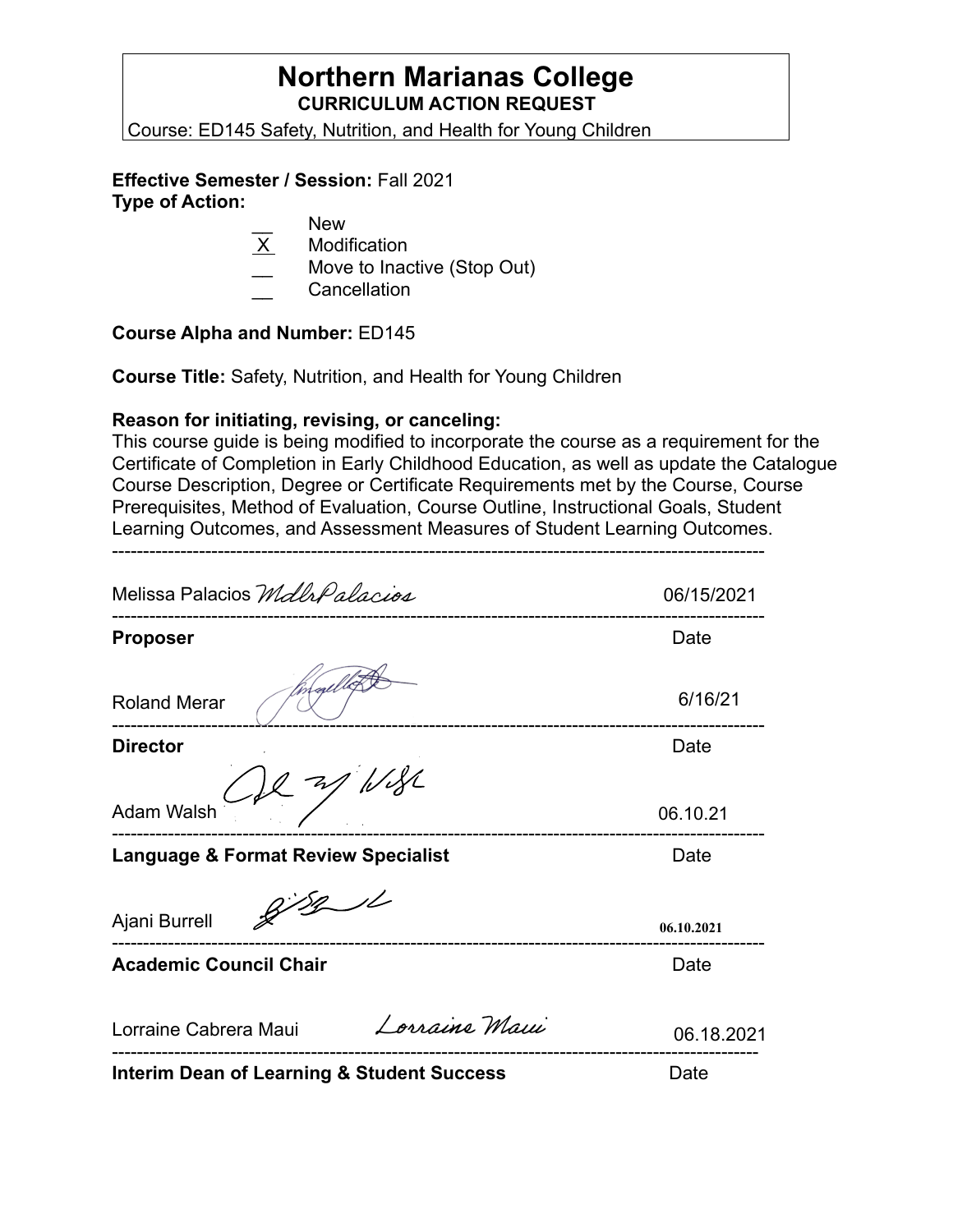# **Northern Marianas College Page: 2 Course Guide**

Course: ED145 Safety, Nutrition, and Health for Young Children

#### **1. Department**

School of Education

### **2. Purpose**

The purpose of this course is to introduce prospective teachers in the Early Childhood Education field with basic knowledge, skills, and guidance to ensure high quality nutrition, health services, and safe environments for young children. It offers students information on implementing strategies that promote best practices in the nutrition, health, and safety of young children.

# **3. Description**

# **A. Required/Recommended Textbook(s) and Related Materials**

Required:

*Health, Safety, and Nutrition for the Young Child | 10th Edition* Lynn R. Marotz Copyright 2020 | Published ISBN: 9780357040775 Caring for School-Age Children | 6th Edition

Phyllis M. Click/Jennifer Parker Copyright 2012 | Published ISBN: 9781111298135

Recommended: None

# **B. Contact Hours**

- **1. Lecture:** 3 per week / 45 per semester
- **2. Lab:** None
- **3. Other:** None

# **C. Credits**

- **1. Number:** 3
- **2. Type:** Regular Degree Credits

# **D. Catalogue Course Description**

This course is a requirement for the Certificate of Completion in Early Childhood Education. This course teaches strategies to promote nutrition, health, and safety of young children in early childhood settings. This includes strategies that promote best practices in nutrition, overall health, and designing developmentally appropriate learning environments. English Placement: EN 095 (offered Fall and Spring).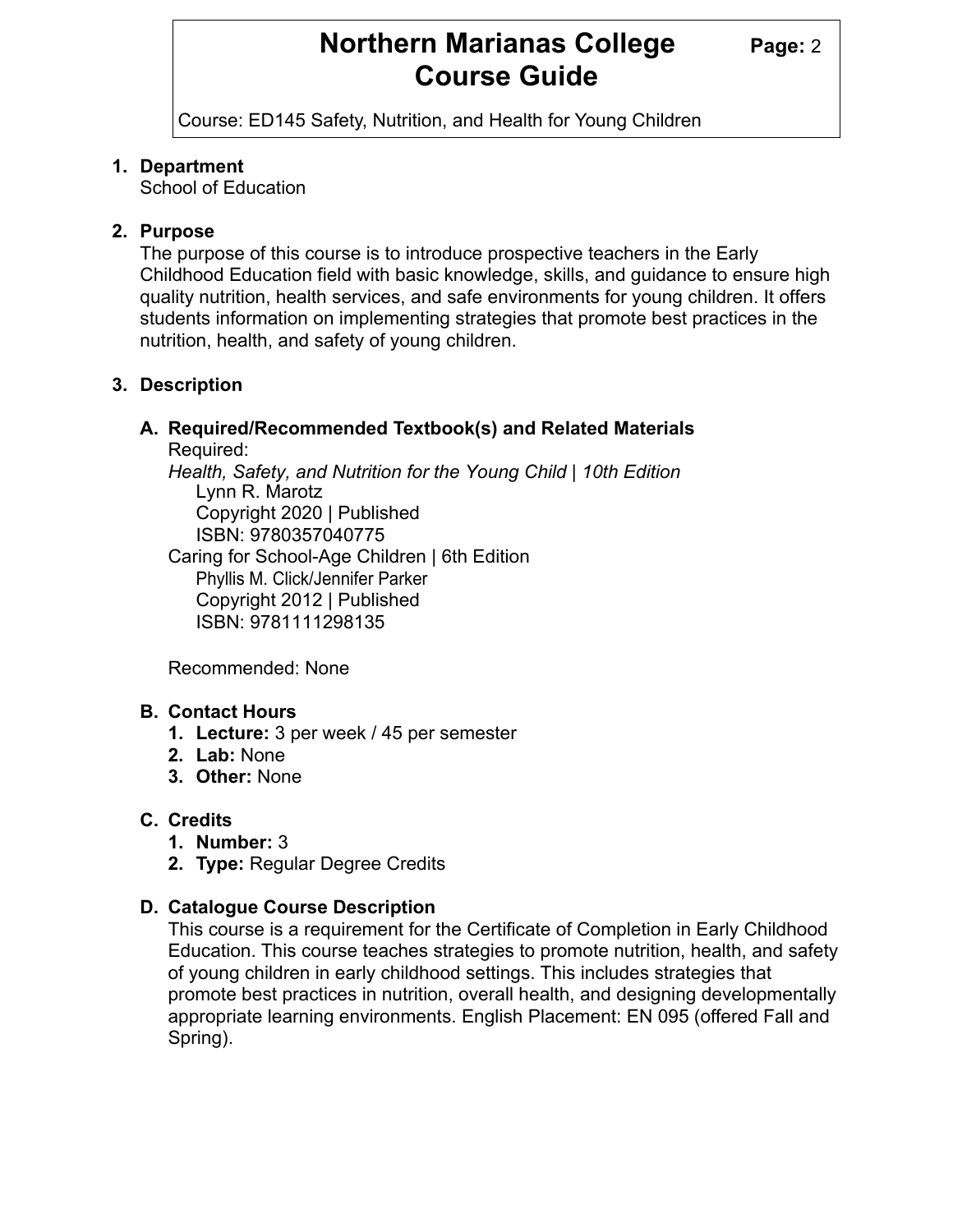# **Northern Marianas College Page: 3 Course Guide**

Course: ED145 Safety, Nutrition, and Health for Young Children

#### **E. Degree or Certificate Requirements Met by Course**

This is a required course for the Certificate Certificate of Completion in Early Childhood Education.

#### **F. Course Activities and Design**

This course is designed to incorporate lectures, readings, in-class assignments, demonstrations and teach-back, assigned projects, reflective essays, topic discussions, student participation, collaboration and engagement.

# **4. Course Prerequisite(s); Concurrent Course Enrollment**

 Prerequisites: None Concurrent Course Enrollment: None

#### **Required English/Mathematics Proficiency Level(s)**

 English Placement Level: EN095 Mathematics Placement Level: None

#### **5. Estimated Cost of Course; Instructional Resources Needed**

 Cost to the Student: Tuition for a 3-credit course, instructional material fees, and textbook.

Cost to the College: Salary of instructor, supplies, materials and internet.

 Instructional resources needed for this course include: internet, projector, and whiteboard.

# **6. Method of Evaluation**

 Students will be evaluated on the basis of attendance, in-class assignments, demonstrations, a teach-back, assigned projects, reflective essays, topic discussions, participation, collaboration, engagement, midterm and final exams. NMC's grading and attendance policies will be followed.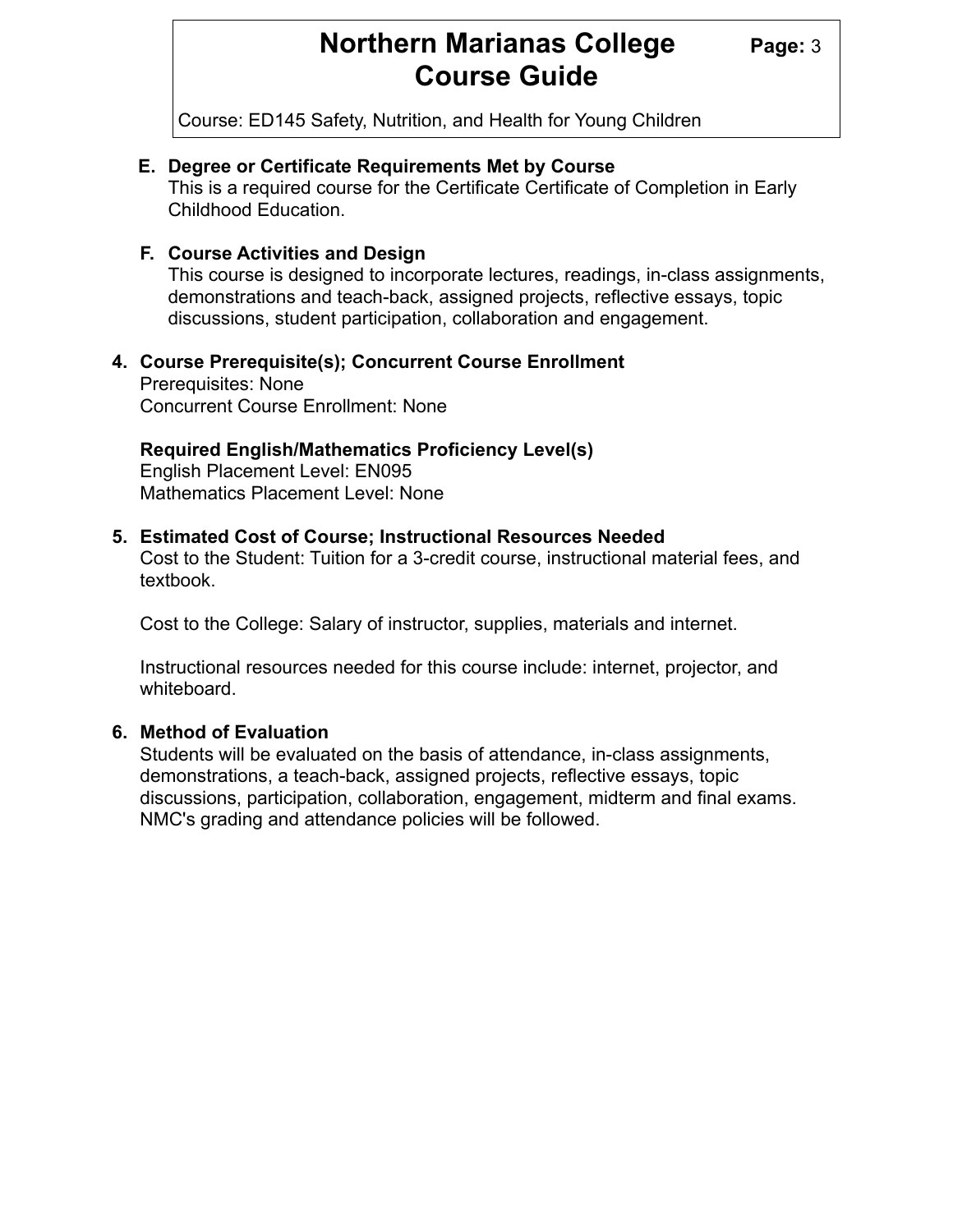# **Northern Marianas College** Page: 4 **Course Guide**

Course: ED145 Safety, Nutrition, and Health for Young Children

# **7. Course Outline**

 This is a topical outline and does not necessarily indicate the sequence in which the material will be presented.

- 1.0 Child Nutrition, Food Safety, and Dietary Guidelines
- 2.0 Prevention and Early Intervention of Child Illnesses and Diseases
- 3.0 Observing and Reporting Suspected Child Illnesses and Diseases
- 4.0 Oral Health
- 5.0 Mental Health
- 6.0 Staff Wellness
- 7.0 Identifying and Reporting Suspected Child Abuse and Neglect
- 8.0 Children's Indoor and Outdoor Areas
- 9.0 Emergency Preparedness and Universal Precautions
- 10.0 Nutrition, Health, and Safety Ongoing Monitoring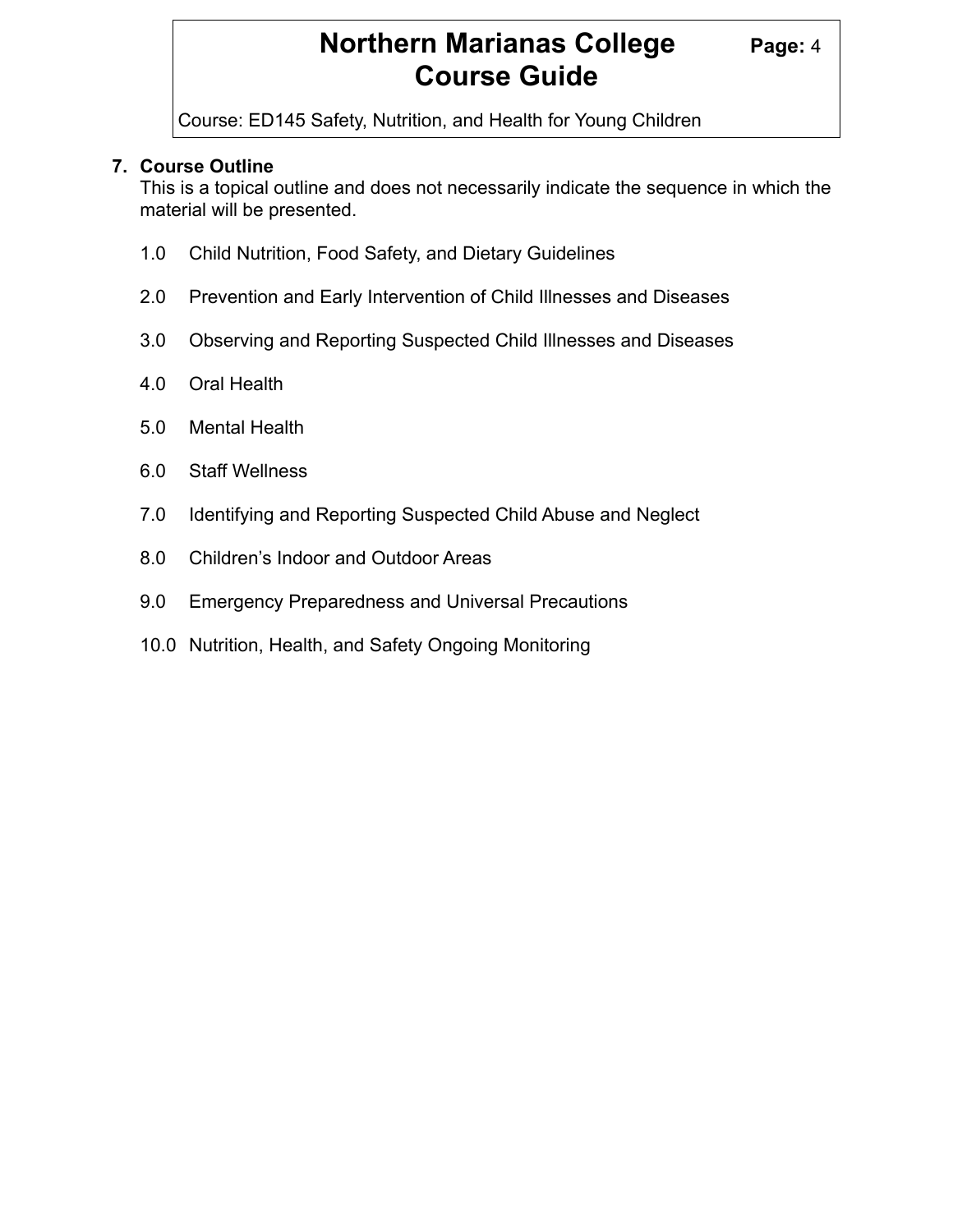# **Northern Marianas College Page: 5 Course Guide**

Course: ED145 Safety, Nutrition, and Health for Young Children

#### **8. Instructional Goals**

The course will introduce students to:

- 1.0 Overview of Nutrition, Health, and Safety for Young Children;
- 2.0 Components of Nutrition, Health, and Safety for Young Children;
- 3.0 Importance of Ensuring Children's Nutrition, Health Services, and Safe Environments; and
- 4.0 Strategies and Techniques Used in Promoting Children's Safety and Wellness.